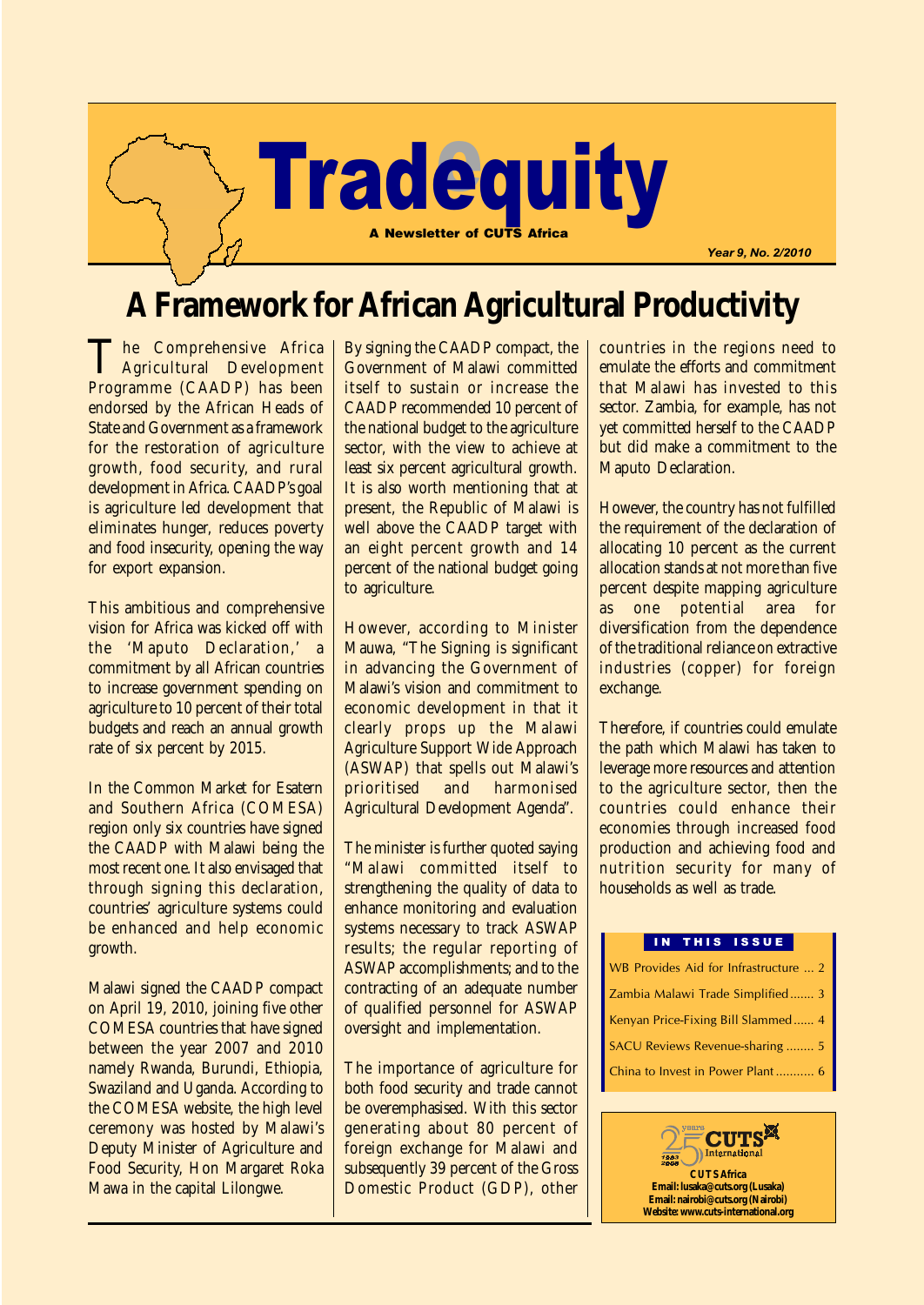#### Economics and Development

## **WB Provides Aid for Infrastructure**

Infrastructure development<br>
is key to any country's<br>
someone Africa has been is key to any country's economy. Africa has been challenged to development its infrastructures if it has to benefit from its natural resources. World bank estimates that a total of about US\$42bn is needed for Africa to develop its infrastructure particularly the road sector.

World Bank Vice President for Africa Obliageli Ezekwesili said engaging the



#### SA Tourism Industry Still Down

New statistics from South Africa show that hotels are not yet getting busier after the financial crisis. Fewer tourists are looking for cheaper accommodation in early 2010, compared to 2009. According to the government agency Statistics of South Africa, total income for the country's accommodation industry in February 2010 decreased by 2.8 percent compared with February 2009.

South Africa, as a long-distance destination, has suffered greatly from the financial crisis and its negative influence on the tourism industry. The industry now pins it hopes on the World Cup, expecting good accommodation prices and fully booked hotels. The new statistics nevertheless present a somewhat positive outlook for the industry. *(AN, 23.04.10)*

#### Kenya Feels the Heat

Kenya's position as East Africa's investment hub is set to come under renewed pressure, economists said, citing sustained high level growth in neighbouring Uganda and Tanzania. Uganda's economy is expected to grow at the rate of 7.4 percent in 2010 and accelerate to 7.9 percent in 2011, according to the African Development Bank (AfDB) and the Organisation for Economic Cooperation and Development (OECD).

Investors, among other things, consider the rate of economic growth as key to deciding where they put their money – a reality that makes Kenya less attractive and raises Uganda's profile as an investment destination that guarantees higher returns. *(BD, 02.05.10)*

AFRICA

#### China-Africa Development Pact

In spite of the global economic crisis, Chinese financial commitment to Africa has steadily increased through infrastructure development, government funding programmes, merger and acquisition activity, as well as the purchase of natural resources as both sides vow to expand the new strategic partnership for mutual growth and development.

"China has really played an important role in the future of Africa's growth as the partnership in the past few years continues to grow. China is one of the emerging markets with South Africa and Brazil. said Katherine Tweedie, Director and Head of Africa, World Economic Forum. The partnership between Africa and China would develop into a new era of alignment with new initiatives for mutual growth and development.

*(Xinhua, 30.04.10)*

#### **Burkina Faso's Growth Stable**

The economic crisis has affected the economy of Burkina Faso only in a limited way. Despite dry whether conditions and low cotton prices, GDP growth has only been slightly reduced. According to the latest analysis of the Burkinabe economy by the International Monetary Fund (IMF), GDP growth was reduced from 5.2 percent in 2008 to 3.2 percent in 2009.

However, 2009's GDP growth was somewhat below Burkina Faso's estimated population growth, thus representing a negative per capita growth. The Burkinabe population, with an annual growth rate at 3.4 percent, is among the highest in the world, posing a strong challenge to efforts to lift the population out of poverty. *(AN, 17.06.10)*

#### EU to Keep African Aid Promises

The EU's development commissioner, Andris Piebalgs, has called on member states to keep to the promise of fighting hunger and poverty in the world and in ensuring that the region remains the leader in helping Africa towards the attainment of the Millennium Development Goals (MDGs). He further urged member states to draw up annual plans for increasing development aid and using money more effectively.

The EU has also pledged to increase aid to Africa more than other development aid in a concerted effort to fight poverty on the continent. Close to 2 billion people in the world are said to be living in abject poverty, with sub-Saharan Africa (SSA) said to be one of the regions lagging behind the rest of the world. But despite increased EU aid to Africa, development cooperation is still too little to meet the MDGs in Africa.

*(AN, 22.04.10)*

#### African Markets Open to Recover

Africa has relied less on trade protection to recover from the global recession than the advanced economies. However, among those African countries that did implement protectionist measures, South Africa led the way.

Other African countries included Egypt, Morocco, Tunisia and Kenya was described as "relatively protectionist". African countries broaden their production bases to make their economies more resilient and reduce production costs, which are hampering efforts to compete on export markets. Urgent attention needs to be paid to infrastructural deficiencies. A reduction in these constraints can decrease the cost of production, which in turn will improve market access for African goods and services. *(BR, 08.06.10)*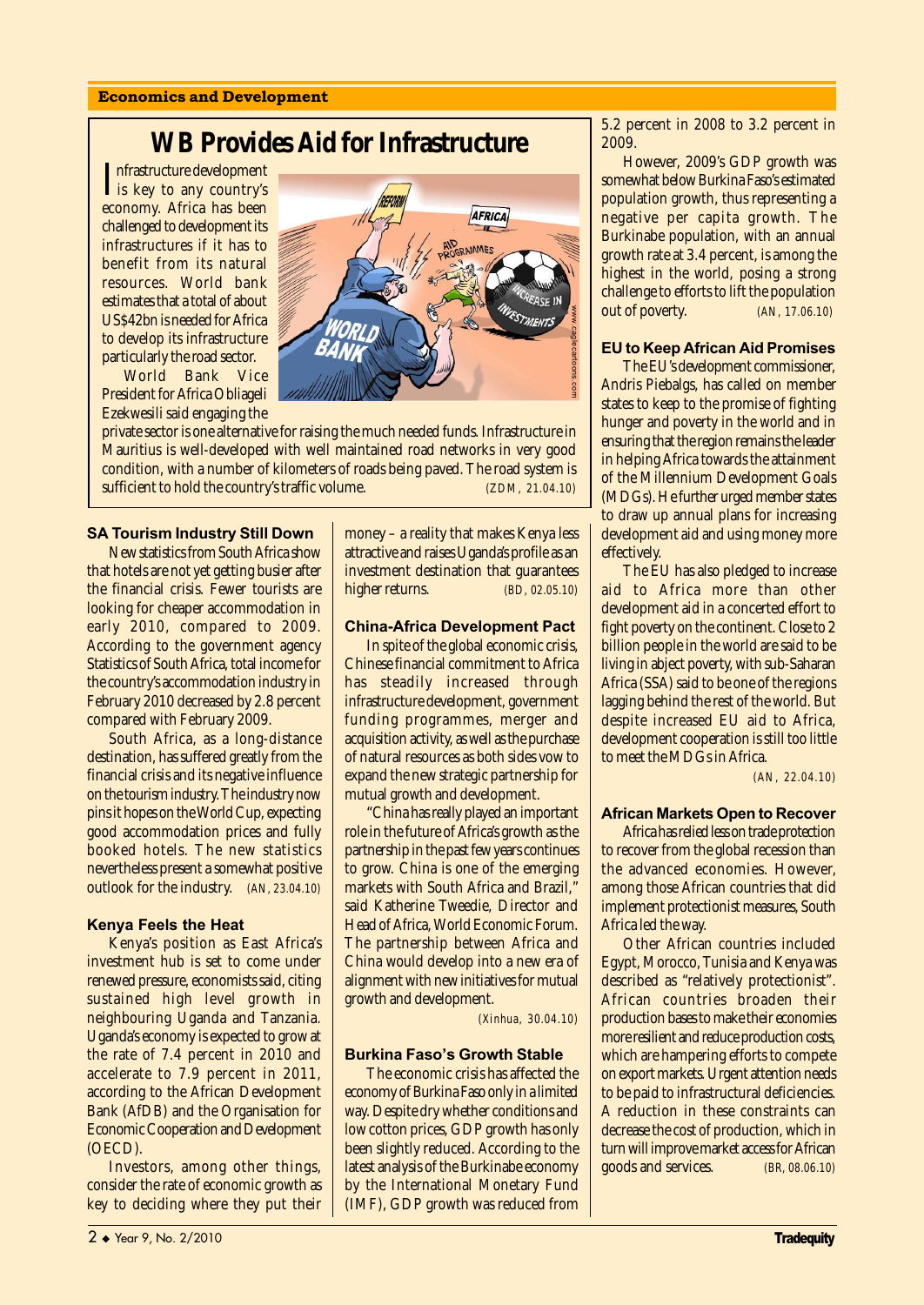#### News on Trade

#### SA NTBs block Zambia Honey

As both tariffs other traditional trade barriers are being progressively lowered, there are glowing concerns about the coming of non tariff barriers (NTBs) such as sanitary and phytosanitary measures (SPS) and technical regulations and standards with South Africa being most recent to be accused. A Zambian honey producing company, Forest Fruits Limited, has accused the South Africa government of applying NTBs through making it mandatory for food products to be radiated for diseases when entering its borders.

Christian Newej, Operations Manager, Forest Fruits Limited acknowledged South Africa's bigger market share in the region for honey but indicated that his company cannot have its honey radiated for fear of losing taste. Fruits Limited honey products are certified by Ecocert, a European organics certification company that certifies organic foods in more that 80 countries. *(ZDM, 05.04.10)*

#### Zambia Namibia DRC sign MoU

Zambia, Namibia and the Democratic Republic of Congo (DRC) have signed a memorandum of understanding (MoU) aimed at addressing bottlenecks that hinder the smooth flow of cargo along the corridors of these countries (the Walvis Bay-Ndola-Lubumbashi Corridor). The MoU will enhance partnership towards development of the Walvis Bay-Ndola-Lubumbashi Development Corridor (WBNLC).

The co-operation is further aimed at trade development meant to reduce the time spent at the borders along this corridor. The agreement covered trade facilitation and spatial development along the corridor further included regional and international transport, the stimulation of economic and social development in the territories of the countries and the partnership between public and private sectors. *(ZDM, l 9.04.10)*

#### SA to move on India PTA

South Africa will approach the proposed preferential trade pact with India ambitiously, and will look to achieve the bilateral trade target of US\$10bn by 2012. The pact would emphasise complementarity and boost development and industrialisation efforts. Bilateral trade between India and SA is around US\$4.5bn annually, while investment flows are in the range of US\$3.5 to US\$6bn.

According to Commerce and Industry Minister Anand Sharma, the agreement will also pave the way for both the countries to engage with other members of Southern African Customs Union (SACU). The PTA will initially entail tariff cuts on a limited number of products and could subsequently be expanded into a fullfledged free trade agreement.

*(ET, 07.06.10)*

#### Zambia to Safeguard Industries

The WTO has reviewed notifications on the new and amended legislation that Zambia submitted aimed at safeguarding its local industries against cheap imports. Zambia has notified the WTO's Safeguard Measures Committee on its new and amended legislation to safeguard industries from cheap imports which were reviewed on April 26, 2010.

According to the country's Director of Foreign Trade in the Ministry of Commerce, Trade and Industry, Peggy Mlewa, the notifications were for the protection of specific industries from an influx of certain imports that might threaten the sustainability of particular products.

She said the safeguards that Zambia submitted related to three remedies that were provided by the WTO applicable when the country faces any trade distortion at any time. *(Xinhua, 31.05.10)*

#### Crunch Time for EU, EAC Talks

Talks on new trade between the EAC and the EU enter a critical stage when EAC trade ministers meet in Arusha, Tanzania. The areas the EU and the EAC are yet to agree on are development cooperation, the most favoured nation clause and trade in services.

EAC member states are negotiating a new trade arrangement known as the Economic Partnership Agreement (EPA) to replace the non-reciprocal trade preferences granted under the 2000 Cotonou Agreement. The new agreement seeks to compel African, Caribbean and Pacific (ACP) countries to also allow EU exports in duty free. The parties are expected sign a comprehensive EPA by December 2010. *(BD, 16.04.10)*

#### **Kenya's Carbon Trade Plans**

Kenya has announced plans to establish a regional carbon emissions trading scheme to steer Africa's carbon market. A framework for carbon trading – in which polluters buy and sell the right to emit carbon – would be set up to outline how to register to participate in the scheme, how revenue would be shared and how to ensure accountability.

The framework would also describe development areas to be funded by the resources generated from the scheme. A carbon credit investment framework would help streamline conservation efforts and alleviate poverty in the country, as it has the potential to attract billions of Kenyan shillings annually. *(SciDev.Net, 23.06.10)*

## **Zambia Malawi Trade Simplified**

Zambia and Malawi are<br>expected to launch a simplified trade regime. The two countries plan to simplify their trade transactions. The simplified trade regime is a new system developed within the COMESA region to ease the cost of doing business among cross-border traders.

Zambia's Ministry of Commerce, Trade & Industry Permanent Secretary Buleti

www.images.com

Nsemukila, said regulations and guidelines surrounding trade across borders have been so complicated and mostly are understood only by people with huge businesses, hence the introduction of the simplified trade regime. He said the two governments' wants to help traders use the border post instead of them evading customs because of challenges and guidelines they continue to face. *(ZDM, 28.04.10)*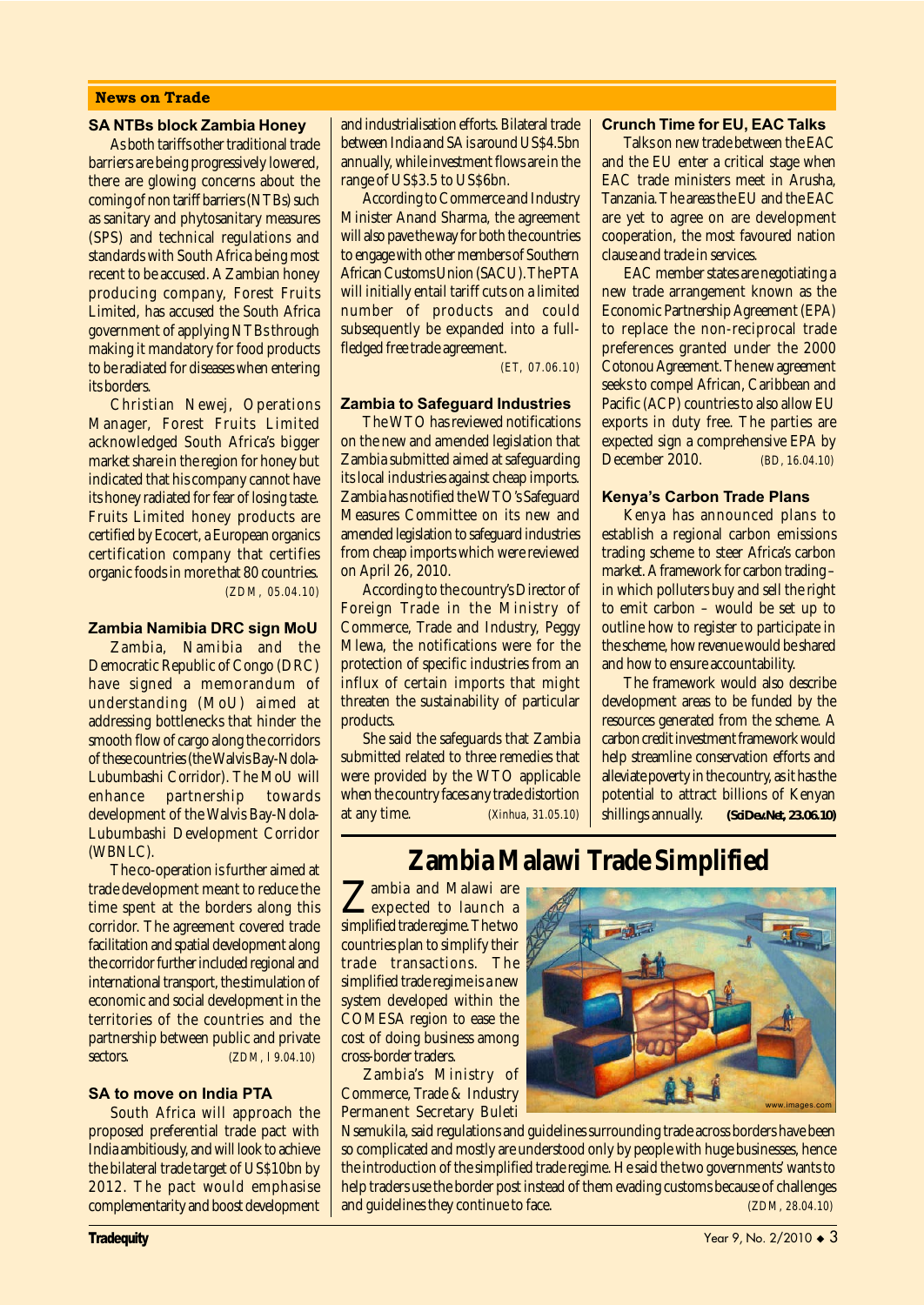#### News on Trade

#### Kenya Ahead of WTO Meet

Kenya will defend the preferential tariff treatment it enjoys under the WTO for horticultural exports in the next round of trade talks scheduled for 2011. The government will negotiate policies and positions to diversify from traditional exports, while stepping up value addition initiatives for its products.

As a key horticulture exporter, Kenya is keen to maintain this position by pushing for WTO agreements that will favour the current arrangement. Kenya has to diversify its traditional exports, including horticulture, and step up value addition initiatives to benefit from international trade. This will not only increase exports, but also create more employment and wealth opportunities. *(TS, 14.06.10)*

# **Kenyan Price-Fixing Bill Slammed**

The local business community may  $\mathbf I$  not fully reap from the booming cross-border trade for consumer commodities following the passing of a new Bill by the Kenyan Parliament seeking to allow the treasury to fix prices of essential goods.



The Bill allows the Kenyan government to determine the cost of petrol and diesel, maize, maize flour, sugar, rice, wheat, wheat flour, kerosene and cooking fat. This implies that Ugandan companies exporting the products to Kenya would have limited alternatives since they would be forced to sell at the dictated prices or look for alternative markets in the region in case the overheads they incur through exporting to Kenya surpass sales<br>returns.  $\sqrt{N} = N \cdot 27.06.10$ returns. *(NV, 27.06.10)*

#### Africa-India Cotton Partnership

India has pledged to offer technical assistance to Uganda's cotton sector in order to improve the cotton value-chain and establish the country as a major apparels producer. The deal includes training farmers in best agronomical practices, providing ginning and textile technology for small-and-medium entrepreneurs, research and development, and establishing a fabric and garment training institute.

The move also aims at strengthening the coalition between developing nations to increase bargaining power in negotiations with the large trading powers at the WTO talks.

India's new strategy comes at a time when African countries at the WTO negotiations demand technical assistance and the cutting of subsidies given by the developed nations to their farmers to ensure competitiveness and fair play. *(NV, 25.05.10)*

#### SA, Congo to further Trade

Trade between South Africa and the Republic of Congo reached a peak in 2009. South African President Jacob Zuma said that the countries are planning to establish a joint trade committee in an effort to further implement and develop the bilateral trade agreement signed between them in 2005.

He said that the committee would be "better placed" to, among other issues, analyse the status of bilateral trade between the two countries. Further, Zuma said that even though the Congo's oil and petroleum sector was its biggest revenue earner and contributes more than 60 percent of the country's nominal GDP, agriculture and other industries are equally important for trade activities.

*(ENO, 12.04.10)*

#### MPs to Have Say in Foreign Deals

Parliament's trade and industry committee wants MPs to play a greater role in negotiating international agreements and has urged that the legislative framework and rules for dealing with them be reviewed. Currently, Parliament merely ratifies agreements which have already been signed by the participating countries and has no say in deciding their terms and conditions.

A recent example was the bilateral investment treaty between SA and

Zimbabwe which some MPs - particularly from opposition parties - believed did not go far enough in protecting South African investments. The committee said resources should be allocated to allow it to participate in negotiations and for committee members to accompany trade negotiators as observers during negotiations on major agreements.

*(BD, 05.05.10)*

#### **Africa in 'Grand' Textile Strategy**

A group of 18 African countries plan to develop a joint textile manufacturing chain which will make products from the region more competitive in the global market. The plan, which aims at producing "garments manufactured in Africa", will see the value chain from the cotton seed to finished garments broken into stages and each assigned to different countries with a comparative advantage.

The new strategy by the Africa Cotton & Textile Industries Federation (ACTIF) is a departure from the current scenario in which African countries largely export cotton to other continents for processing into clothes. Africa grows 12 percent of the cotton in the world, out of which 95 percent is exported in that form. The manufactured garments would be promoted as products of an eco-friendly process from the farm to the time they leave the factory as clothing. *(TEA, 12.04.10)*

#### Uganda Appeals to WTO

Uganda has appealed to the World Trade Organisation (WTO) to reject Canada's tobacco law that will negatively impact agricultural economies of tobacco growing countries. Uganda's delegation to the WTO joined 16 other countries including the European Union (EU), US, Mexico, Tanzania, Malawi and Kenya in this appeal which was lodged under a banner theme "WTO Agreement on Technical Barriers to Trade and General Agreement on Trade and Tariffs 1994".

Uganda is a significant producer of the world's tobacco leaf. Uganda's total crop is bought by cigarette manufacturers for use in both domestic and export production. In 2009, tobacco leaf exports earned Uganda US\$34mn in foreign exchange. Measures which restrict blended cigarettes will, therefore have a detrimental effect on Uganda's tobacco production and finished goods exports. *(EABW, 28.06.10)*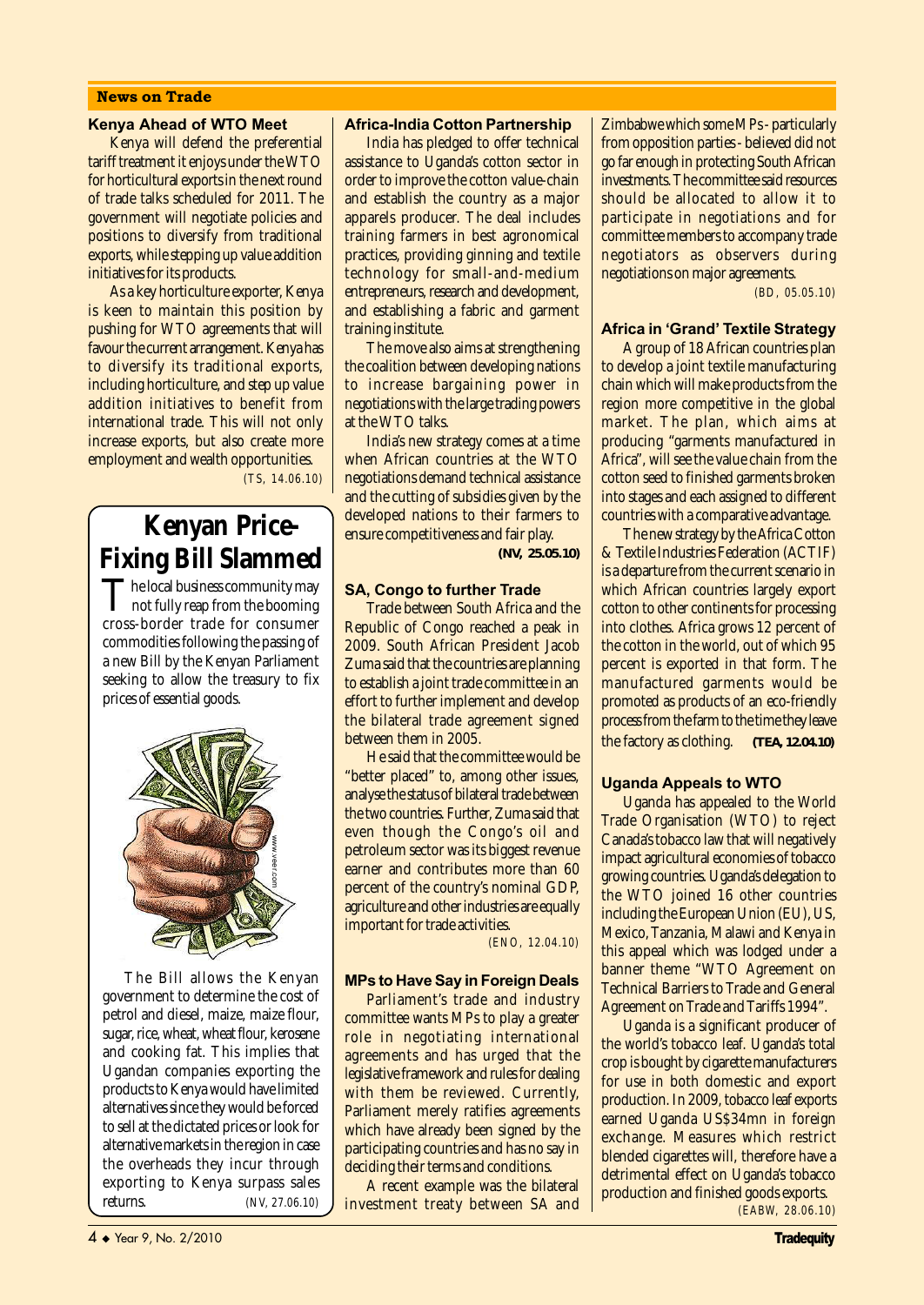#### Regional News Round-up

#### EAC Common Market opens

The EAC would enter into a Common Market Protocol on July 01, 2010. However, the actualisation of the Protocol may take a while as the process will require a review of national laws which at the moment do not conform to the EAC Common Market Protocol. The bloc will create a market of close to 130 million people and a combined GDP of US\$80bn, making it one of the largest trading blocs in Africa.

The Protocol has already been ratified by member states. It opens door for free movement of goods and persons as well as providing for the rights of establishment, rights of residence and free movement of services and capital as agreed by member states, removing all restrictions to these rights. *(EABW, 30.06.10)*

#### **SADC to 'Integrate' Trade Efforts**

Members of the SADC need to integrate their trade objectives in order to strengthen the bloc's trade position with Asia. SADC has a wealth of resources which put it in a position to exploit its advantage over a "resource-hungry" Asia.

As more countries recover from the economic crisis, demand for commodities will increase, giving the community a chance to increase its trade volumes, which had suffered during the crisis. This would allow the region and Africa at large to attract more investment needed to make up an investment gap of US\$93bn.The region needs to finance this lag through investment as it is too big to be financed through fiscal policy, aid or a combination of both. *(BD, 28.06.10)*

#### Zambia Leads in AGOA Initiative

Zambia is expected to lead African countries' engagement in using the African Growth Opportunity Act (AGOA) initiative in August 2010. The Act, signed into law by the US government on May 18, 2000, as Title 1 of The Trade and Development Act of 2000, offers tangible incentives for African countries to continue efforts to open their economies and export goods to the US duty-free.

Zambia was taking leadership in the Aid-for-Trade initiative under the North-South Corridor programme and is sourcing finances for regional infrastructure development. The initiative has enabled regional economic communities of

# **SACU Reviews Revenue-sharing**

The Southern African Customs Union<br>
(SACU has initiated an independent) evaluation of the current revenue-sharing agreement, in line with a recent SACU Council of Ministers resolution. The formula has in fact emerged as a key point of contention between the member countries, with South Africa, in particular, arguing that it was serving to undermine the adoption of more strategic trade and investment policies.

The formula uses three components to calculate revenue shares for member states: a customs component, an excise component, and a development component. The customs share is allocated



on the basis of each country's share of intra-SACU imports; the excise element is allocated on the basis of each country's share of GDP; and the development component is fixed at 15 percent of total excise revenue, distributed according to the inverse of each country's per capita GDP. *(ENO, 22.06.10)*

COMESA, EAC and SADC and the international community to implement an economic corridor-based approach to reduce costs of doing business in SSA. *(ZDM, 05.05.10)*

#### **COMESA's NTBs Concern**

The increase in NTBs in the US\$350bn COMESA is causing concern among some member states. The countries are expressing fear that efforts to establish a fully functional customs union, launched in 2009, may be hampered if the problem is not tackled fast and swiftly.

Some of the barriers cited include quality inspections, delays in inspection of commercial vehicles, cumbersome and costly quality inspection procedures, and un-standardised quality inspection and testing procedures. Others are lack of transparency and consistency in customs procedures, high freight and transport charges, and wide-ranging health and safety requirements. *(TEA, 10.06.10)*

#### ECOWAS defends EU

The Economic Community of West African States (ECOWAS) has vigorously defended its insistence on substantial EU contribution to a comprehensive regional programme to develop West Africa's infrastructure. The contribution is also meant to help the region cope with the adjustment costs, particularly the destabilising effects of an EPA on the regional economy.

The EPA Development Programme (EPADP) would help West Africa address its infrastructure deficit and improve the competitiveness of its products so that the EPA will become mutually beneficial for producers in the two regions, instead of becoming a tool for dumping EU goods into the West African market.

*(AN, 06.05.10)*

#### COMESA to Miss FTA Deadline

The COMESA Secretary General Sindiso Ngwenya warned member countries that the regional body might fail to achieve a duty free trade area (FTA) by 2012 as planned due to delays by some countries to submit their tariff alignments proposals.

He said member countries of the regional bloc should be prepared to make 'hard' political decisions in order to achieve its objective of creating a Customs Union (CU) with same tariff charges. COMESA, a trade body of 19 countries across the African continent, launched a CU in June 2009 in the resort town of Victoria Falls where the Heads of State agreed on a three year transitional period to fully implement Fact Software the Header of the inverse of the said members of the series of *(ENO, 22.06.10)*<br>
meant to help the region cope with the destablising effects of an EPA on the destablising effects of an EPA on the destablisi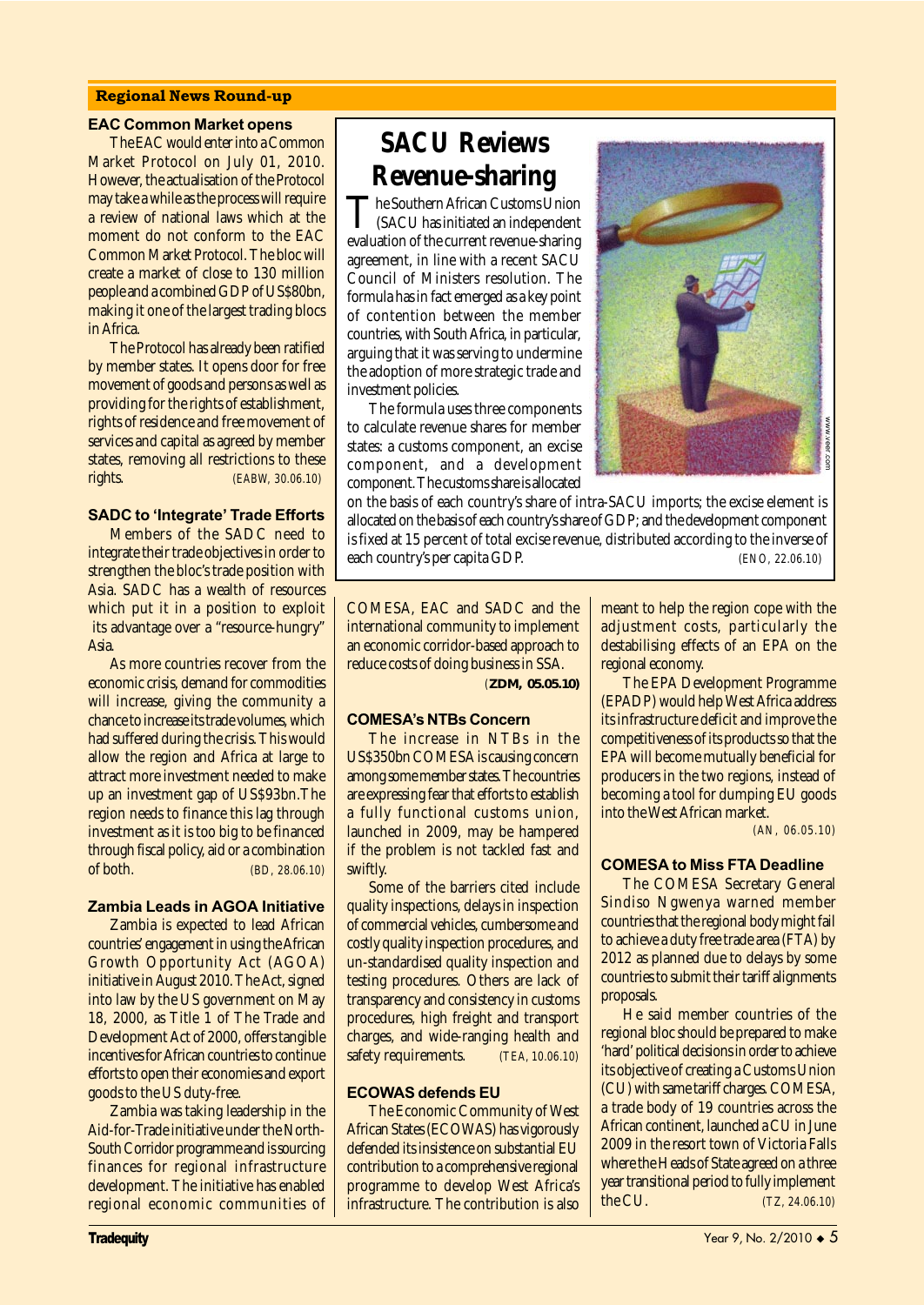#### Environment/Consumer Issues

#### ZACA Opposed Power Hike

The Zambia Consumer Association (ZACA) has opposed the proposed 36 percent tariff increment by ZESCO and called on the Energy Regulation Board (ERB) to reject the application. ZESCO has been awarded several hikes but it has not improved its quality of service to customers and it was unthinkable to hike the tariff by the company and at such a margin.

The company has abused its monopoly position for too long adding that it was high time the ERB took a firm stand regarding the operations of ZESCO. If the ERB can not take bold measures to protect consumers from ZESCO's abuse, then the board itself should be disbanded. Domestic consumers in Zambia were paying exorbitant electricity bills.

 *(TP, 26.10.10)*

#### Consumers Take Up Cudgels

Consumers are raising the alarm over substandard goods and calling on the authorities to enforce the laws to rein in the rogue traders. Consumer theft is the biggest personal crime, a new survey says, pointing to the possibility of increased rights awareness and a possible backlash against unscrupulous businessmen thriving on fakes, wrong measures and false weights.

Kenya does not have a consumer protection law, with the Consumer Protection Bill 2010 being developed by the Kenya Law Reform Commission and Consumer Information Network among other groups. The new findings will help put pressure on the government agencies to tighten enforcement role in protection of consumers at a time when more substandard goods and services are being peddled. *(BD, 22.05.10)*

#### Africa Losing in Energy Deals

Africa stands to lose billions of dollars because lack of economic incentives and inadequate regulatory regimes made the continent unattractive for wind power companies. Eduardo Gonzalez, Spain's representative to the Global Wind Energy Council (GWEC), said the world's poorest continent fares worst when it came to wind power generation.

He said the GWEC estimated that total global new investments in clean energy projects would top US\$200bn in 2010, rising from 2009's US\$162bn. South Africa's wind industry is the least developed with less than 10 MW of capacity in comparison to 400 MW in Egypt. He further said they would not invest in South Africa until there was stability in the regulation of the wind energy sector. *(Reuters, 14.05.10)*

#### **WB Targets Africa's Malaria Fight**

African states still not covered with malaria treated nets will be given priority in the new funding, committed and aimed at meeting the 2010 target of eradicating the killer disease. Backing a call for greater action from the United Nations Special Envoy for Malaria, the World Bank has committed US\$200mn to provide people in SSA with treated bed nets to protect them from a disease that kills nearly 1 million people every year.

To date 200 million mosquito nets have been delivered across SSA, affording protection to half of the world's population at risk of malaria, and 100 million more are being produced and delivered. The new funding will provide half the remaining 50 million nets needed to ensure the 2010 goal is met.

#### Biodiversity in Africa Declining

The status of biodiversity "is progressively declining" in African protected areas according to environmentalists. Over half of the protected areas investigated in a study showed degrading biodiversity.

These negative figures were unveiled by the environmentalist group BirdLife which is working in 22 countries in Africa in over 1,200 "Important Bird Areas", had compiled a study over biodiversity in many of those protected areas.

BirdLife's monitoring tool is a useful tool and can be used by governments to identify threats, assess their impacts and that of conservation action while at the same time helping to develop solutions. At the same time there had been a general increase of threats facing protected areas. *(AN, 12.04.10)*

#### Ghana Boom in e-Waste Imports

Despite international conventions prohibiting the export of dangerous waste to developing countries, enormous quantities of outdated and destroyed electronic equipment from Europe end up in Ghana's Agbogbloshie dump.

Only in the major port of Ghana, Tema, each month some 600 40-foot containers of outdated electronic equipment arrive from all over the world, mostly comprising old computers, TVs and refrigerators. The traffic in waste or almost-waste products to Ghana is on the increase.

Only about one quarter of the electronic goods are capable of being reused and end up in the stores of secondhand shops around the region.

*(AN, 17.07.10)*

*(AN, 23.04.10)*



### **China to Invest in Power Plant**

China plans to spend US\$1bn to help build a power plant to<br>boost Zambia's electricity supply by 600 megawatts. China<br>we need to a maximum continuous US\$1bn for the Kefee was ready to provide equity amounting to US\$1bn for the Kafue Gorge Lower power plant. Construction of the plant was expected to begin in 2011, and will be completed in 2017.

The government has said the Kafue Gorge Lower power plant, estimated to cost US\$1.5bn, will help reduce a power deficit expected in 2011, due to increased mining output as more foreign owned mines bring their new projects into production. Zambia generates 1,400 MW of electricity and consumes about 800 MW but demand rises to 1,500 MW at peak times. *(Reuters, 12.05.10)*

6 <sup>u</sup> Year 9, No. 2/2010 Tradequity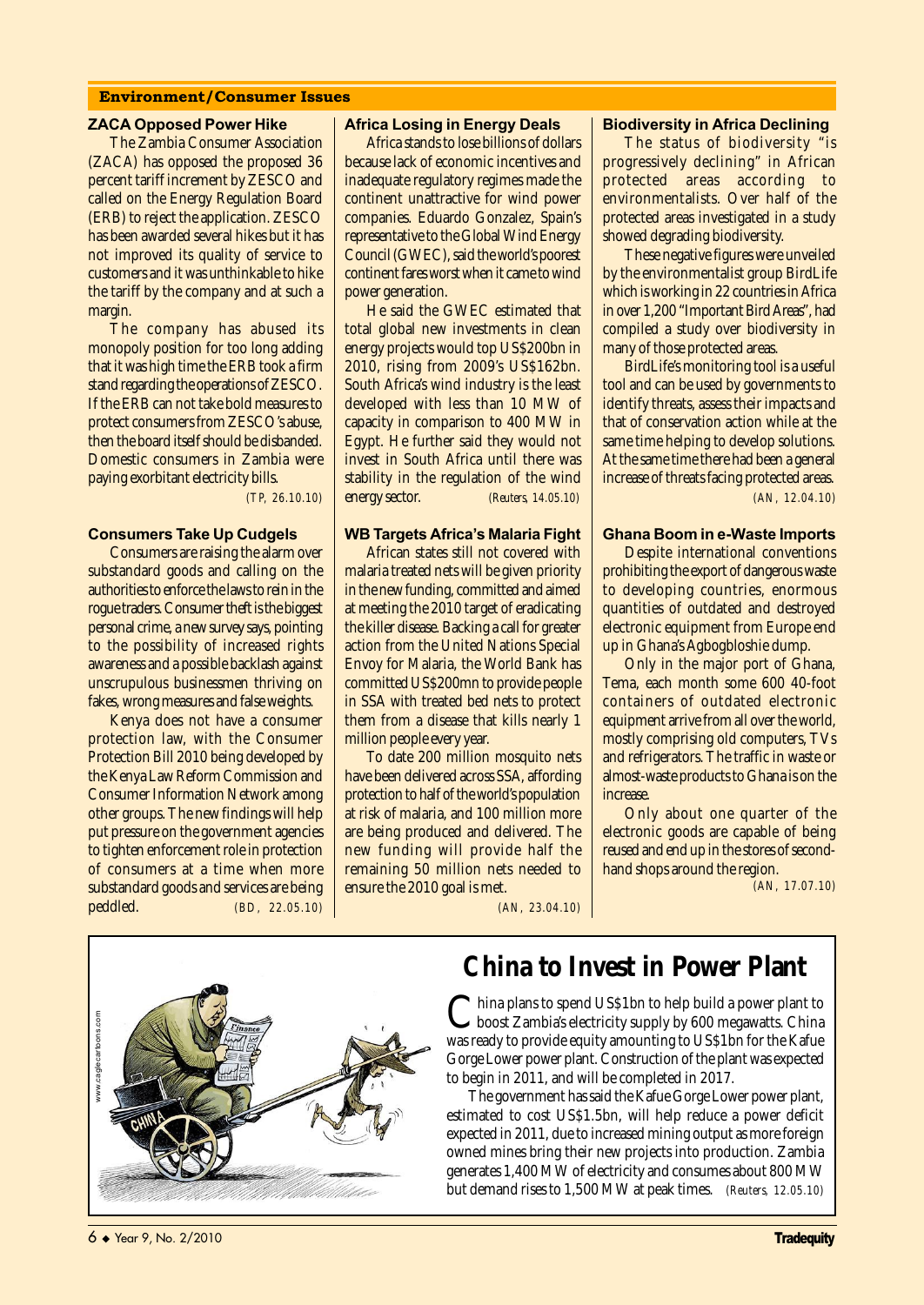#### Special Article

# **The Road to Zambia's Competitiveness**

*Trade can and should be an engine for growth and development. Improved trading opportunities can be particularly helpful for countries like Zambia as they have the potential to contribute to the development of domestic productive capabilities and better competitiveness. Zambia's competitiveness both locally and abroad in the last decade is shrouded in mystery with the economy having undergone ups and downs with no proper synopsis of how the GDP gains would be further enhanced. There are a number of market access offers which Zambia can explore if it were competitive. However, despite these market access preferences, the country remains ill equipped to take full advantage of existing opportunities. Apart from FTAs, the country is also part*



*of the other agreements where it is receiving non reciprocal market access offers such as the AGOA. Although these market access offers come with certain NTBs, Zambia is still uncompetitive as compared to countries such as Kenya which also access such markets.* 

#### **Constraints**

#### Trade policy capacity

Zambia is not having a proper driving force for implementation of programmes and policies it designs. The question arises whether the country has the potential to do the actual field work, or technocrats are required to be engaged to perform the task. This has hindered output, economic efficiency and competitiveness.

#### Economic Infrastructure

The major economic infrastructure constraints arise from poor physical infrastructure which includes road network, railways, air transport, telecommunications and energy generation and supply.

#### Supply side constraints

In Zambia, many companies especially in the private sector that produce export goods or commodities are not export ready and lack the capacity to produce enough to export, while in some cases, inadequate finance, knowledge and technical know how is lacking.

#### The Road to Competitiveness

The road to making Zambia competitive continues to be one area that has over time attracted debate from the cross sections of society. It is, however, important to re-emphasise the importance of applying domestic administrative measures if the country wants to be competitive.

#### **Prioritisation of 'Aid for Trade'**

The design of an aid for trade framework involves three key questions. There is a 'needs' question: "What should be funded?"; there is an instrument question: "In what form should the money be given?"; and an institutional question: "Who should manage the transfer?". Zambia has only managed to answer last two questions. Hence, the country should prioritsie aid for trade needs in order to benefit from this initiative. Zambia is faced with enormous trade infrastructure challenges which could be addressed through such an initiative.

#### Drafting of an Export Strategy

Zambia under its Trade Expansion agenda in 2005 identified and prioritised the drafting of a national export strategy. There is a need to expedite the strategy as it will serve as a platform for future activities/programmes.

#### Investment Opportunities

There is need to improve the quality of investment policies as they directly influence the decisions of all investors. Investment is key to drive economic growth. Incentive to assist domestic firms to increase their levels of efficiency also need to be put in place and this would therefore, help them to withstand increasing competition in the domestic market.

#### Strengthening of Competition Regime

In Zambia, a Competition and Fair Trading Act was enacted in 1994 and in 1997 the Zambia Competition Commission (ZCC) was set up to administer the Act. The Act does not give ZCC enough and adequate enforcement powers to monitor unsuspecting offenders of competition. Further, not all market players in nine provinces of Zambia are able to access ZCC's services as the commission. Therefore, there is an essential need to strengthen and decentralise the ZCC.

#### Standards and Quality Mechanism

Zambia is suffering from a syndrome of un-competitiveness because of lack of a proper mechanism to implore standards and quality measures. It is important that the issues related to standards, quality and assurance are imparted to all business players so that they have proper knowledge of standards and quality at the time of producing. This will strengthen the export support network by upgrading the level of standards and quality of services.

#### Value Addition

There is need to stimulate and encourage value addition activities on primary exports as means for increasing national earnings and inflows. Exporting value-added products will entail Zambia retaining more of the final price or value of the product.

#### **Conclusion**

In conclusion, Zambia has great potential to be competitive in the region and the world as it is endowed with natural resources which can lead the country to become economically competitive. The country provides sufficient productive resources and if enhanced political will combined with administrative efficiency and adequacy can lead to economic structures being modified to benefit the economy.

*<sup>–</sup> Extracted from the paper entitled, 'The Road to Zambia's Competitiveness' by Simon Ng'ona, Research Assistant, CUTS ARC, Lusaka*